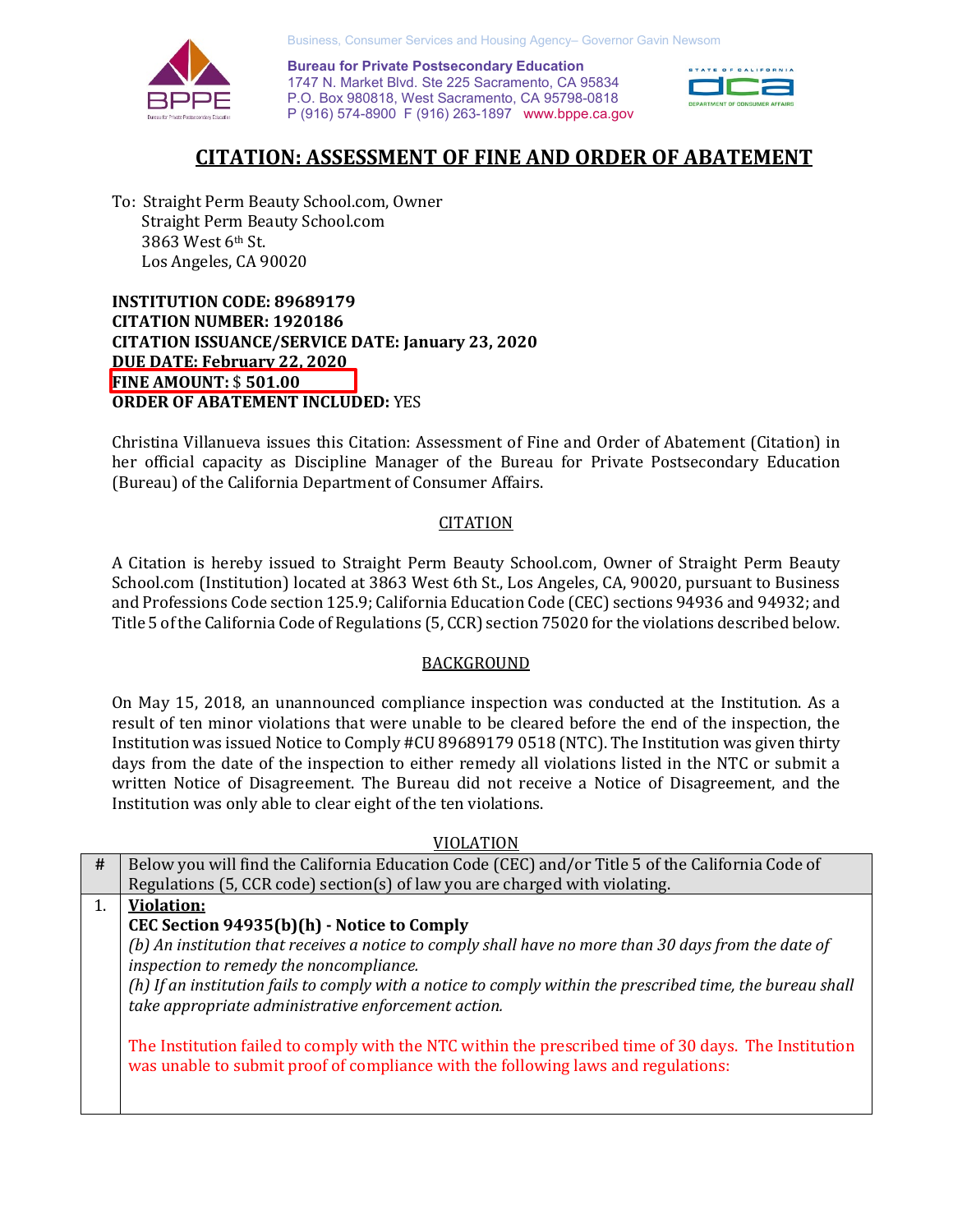# **5, CCR, Section 71810(b)(1) – Catalog**

 (*b) The catalog shall contain the information prescribed by Section 94909 of the Code and all of the following:* 

*(1) The specific beginning and ending dates defining the time period covered by the catalog;* 

# **CEC Section 94913(a)(1-5) – Institutional Web Site Requirements**

 *(a) An institution that maintains an Internet Web site shall provide on that Internet Web site all of the following:* 

*(1) The school catalog.* 

*(2) A School Performance Fact Sheet for each educational program offered by the institution.* 

*(3) Student brochures offered by the institution.* 

 *(4) A link to the bureau's Internet Web site.* 

 *(5) The institution's most recent annual report submitted to the bureau.* 

# **Order of Abatement:**

 NTC). The Institution shall submit proof of compliance with all NTC violations listed above. (See attached

# **Assessment of Fine**

The fine for this violation is \$501.00

# **TOTAL ADMINISTRATIVE FINE DUE: \$501.00**

# ASSESSMENT OF A FINE

 orders this assessment of fine in the amount of **\$501.00** for the violations described above. In accordance with CEC section 94936; and 5, CCR sections 75020 and 75030, the Bureau hereby **Payment must be made, to the Bureau, within 30 days from the date of service of the Citation.** 

# COMPLIANCE WITH ORDER OF ABATEMENT

In accordance with the provisions of CEC section 94936 and 5, CCR section 75020 the Bureau hereby issues the order(s) of abatement described above. **Evidence of compliance with the order(s) of abatement must be submitted, to the Bureau, within 30 days from the date of service of the Citation.** 

## APPEAL OF CITATION

of Part 1 of Division 3 of Title 2 of the Government Code. You have the right to contest this Citation through an informal conference with the Bureau; and/or through an administrative hearing in accordance with Chapter 5 (Commencing with Section 11500)

 Informal Conference and/or Administrative Hearing' form (enclosed) within 30 days from the date  *within 30 days from the service of the Citation, you will not be able to request one at a later time.*  If you wish to contest this Citation, you must submit the 'Notice of Appeal of Citation – Request for of service of the Citation. *If you do not request an informal conference and/or an administrative hearing*